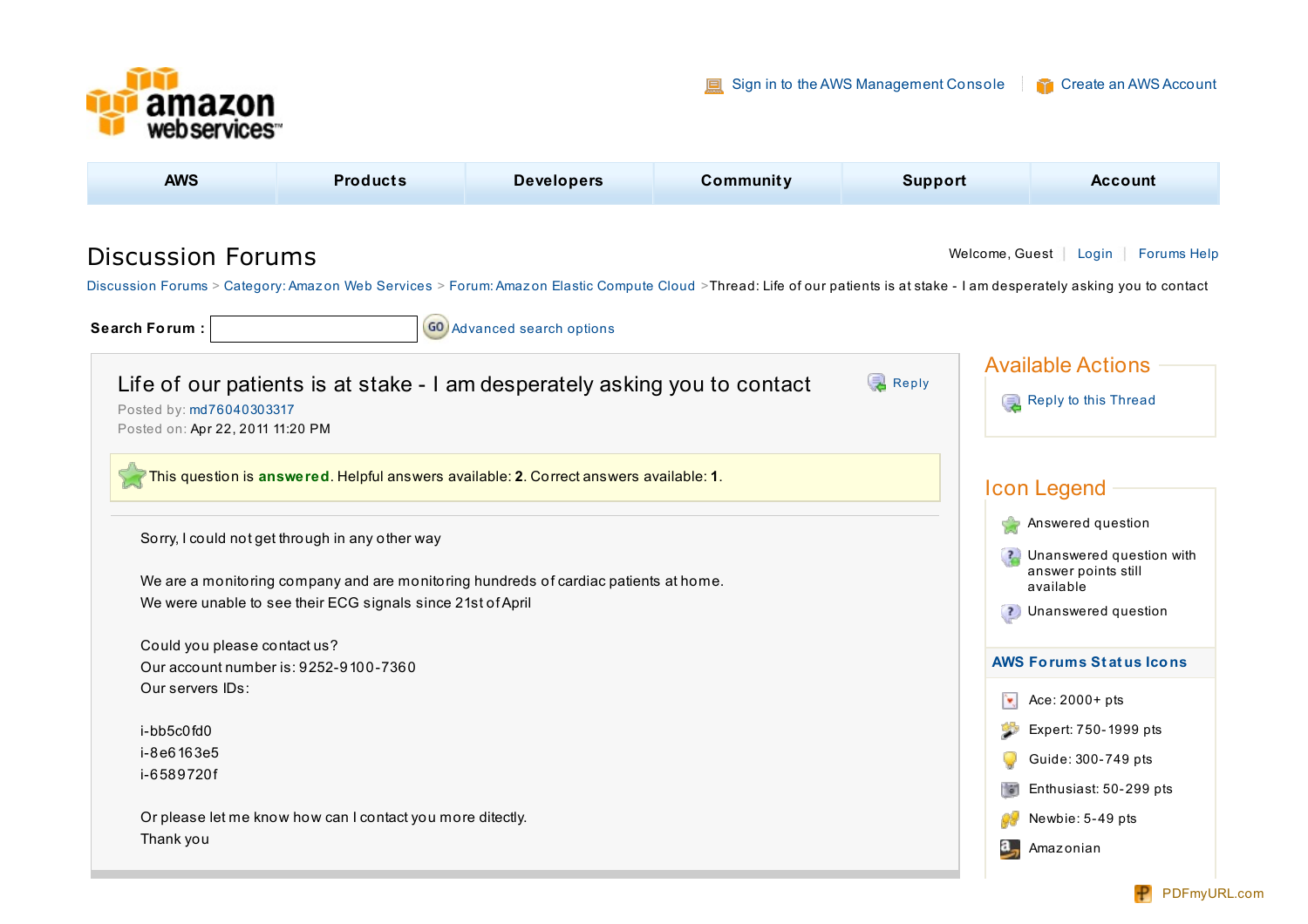## Replies

| contact<br>Posted by: user528491 |                                                                                                                                                                                  |       |
|----------------------------------|----------------------------------------------------------------------------------------------------------------------------------------------------------------------------------|-------|
| Posted on: Apr 22, 2011 11:26 PM |                                                                                                                                                                                  |       |
| in response to: md76040303317    |                                                                                                                                                                                  |       |
|                                  | Oh this is not good. Man mission critical systems should never be ran in the cloud. Just because AWS is HIPPA<br>certified doesn't mean it won't go down for 48+ hours in a row. |       |
|                                  |                                                                                                                                                                                  |       |
| contact                          | Re: Life of our patients is at stake - I am desperately asking you to                                                                                                            | Reply |
| Posted by: md76040303317         |                                                                                                                                                                                  |       |
| Posted on: Apr 22, 2011 11:55 PM |                                                                                                                                                                                  |       |
| in response to: user528491       |                                                                                                                                                                                  |       |

| Re: Life of our patients is at stake - I am desperately asking you to<br>contact | <b>Reply</b> |
|----------------------------------------------------------------------------------|--------------|
| Posted by: <b>W</b> user528491                                                   |              |
| Posted on: Apr 22, 2011 11:58 PM                                                 |              |
| <b>f</b> in response to: md76040303317                                           |              |
|                                                                                  |              |

Go to your backups? Or make a big deal out of it on the forums maybe someone will take a look. In any case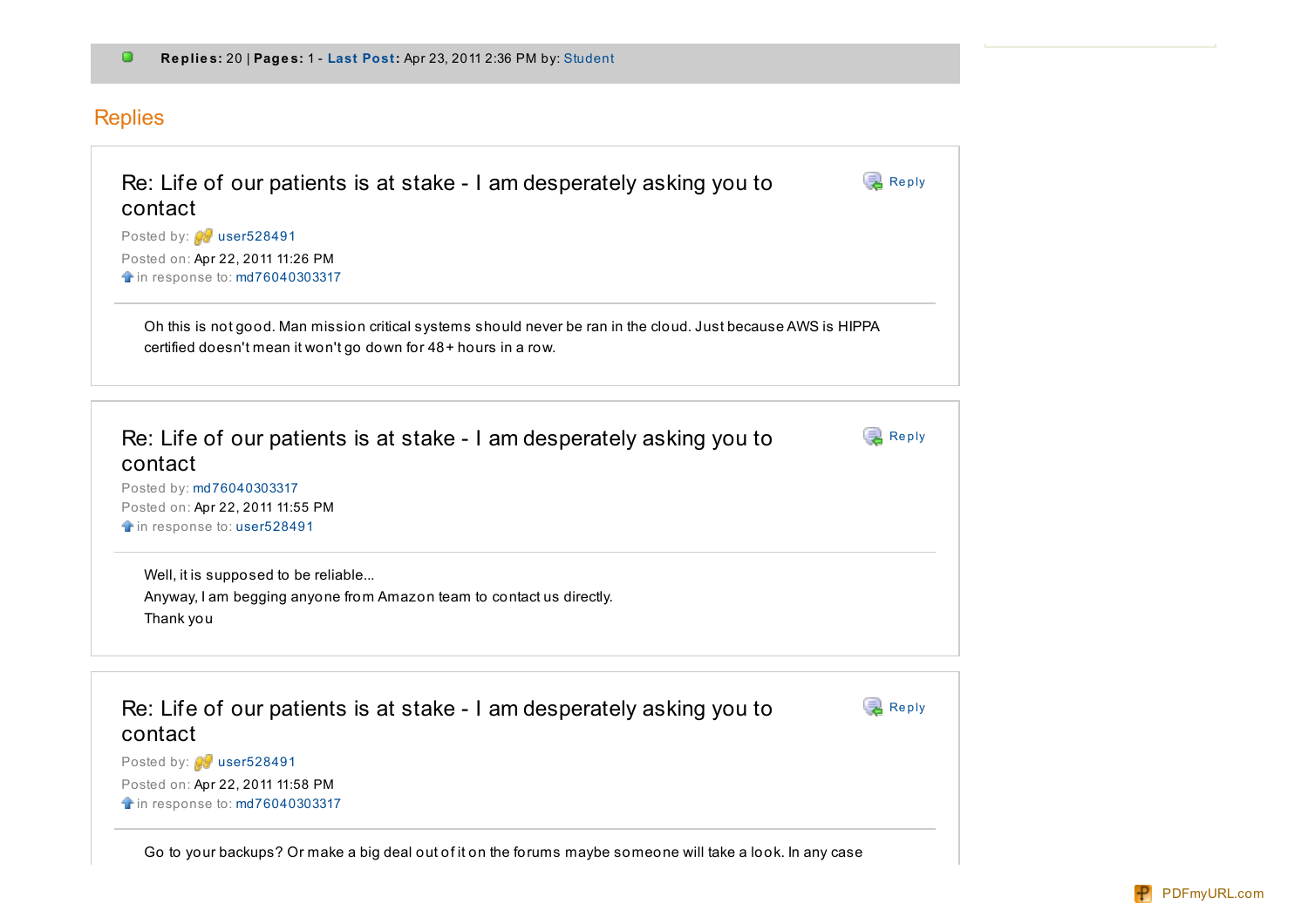| contact<br>Posted by: itsh<br>Posted on: Apr 23, 2011 12:26 AM<br>in response to: user528491                                      |       |
|-----------------------------------------------------------------------------------------------------------------------------------|-------|
| user528491 wrote:<br>In any case anecdotal empirical evidence has shown don't bother with premium support its a freaking<br>joke. |       |
|                                                                                                                                   |       |
| Confirmed we found this is true in our own experiences.<br>+ One more anecdotal evidence (data point) here.                       |       |
| Re: Life of our patients is at stake - I am desperately asking you to<br>contact                                                  | Reply |
| Posted by: md76040303317                                                                                                          |       |
| Posted on: Apr 23, 2011 1:31 AM<br>in response to: itsh                                                                           |       |
| Thanks for the comments, but we are really desparate $\ddot{\odot}$                                                               |       |

Re: Life of our patients is at stake - I am desperately asking you to contact

[Re](https://forums.aws.amazon.com/post!reply.jspa?messageID=241352)ply

Posted by: [md76040303317](https://forums.aws.amazon.com/profile.jspa?userID=169894) Posted on: Apr 23, 2011 9:33 AM **in response to: [md76040303317](https://forums.aws.amazon.com/message.jspa?messageID=241218#241218)**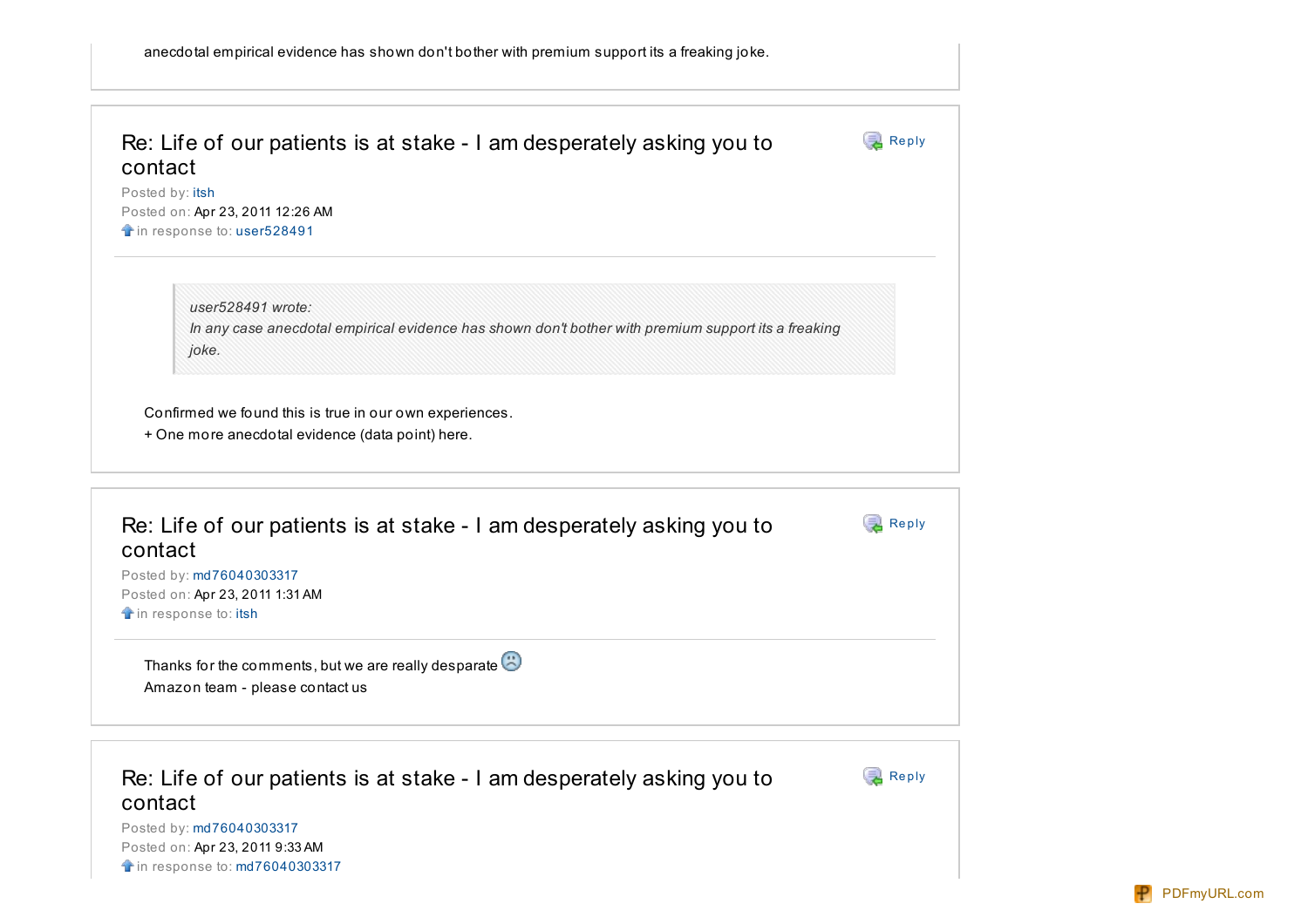| Not restored. Not heard from Amazon                                                     |
|-----------------------------------------------------------------------------------------|
| People out there - please take a look at our volumes!                                   |
| This not just some social network website issue, but a serious threat to peoples lives! |
|                                                                                         |

| Re: Life of our patients is at stake - I am desperately asking you to | <b>Reply</b> |
|-----------------------------------------------------------------------|--------------|
| contact                                                               |              |
| Posted by: <b>Rob Pickering REAL NAME</b> <sup>18</sup>               |              |

Posted on: Apr 23, 2011 10:55 AM **in response to: [md76040303317](https://forums.aws.amazon.com/message.jspa?messageID=241352#241352)** 

Your only option at this point is Premium support. However, they're just going to tell you to wait.

Sorry.

Edited by: Rob Pickering on Apr 23, 2011 10:56 AM

| Re: Life of our patients is at stake - I am desperately asking you to<br>contact | Reply |
|----------------------------------------------------------------------------------|-------|
| Posted by: md76040303317                                                         |       |
| Posted on: Apr 23, 2011 11:42 AM                                                 |       |
| the in response to: Rob Pickering                                                |       |
| There is some progress.                                                          |       |
| 2 servers are operational and one still not working.                             |       |
| Unfortunately, the one on which we have the most patients                        |       |

Re: Life of our patients is at stake - I am desperately asking you to contact

**[Re](https://forums.aws.amazon.com/post!reply.jspa?messageID=241360)ply** 

Posted by: [vagluz](https://forums.aws.amazon.com/profile.jspa?userID=64407)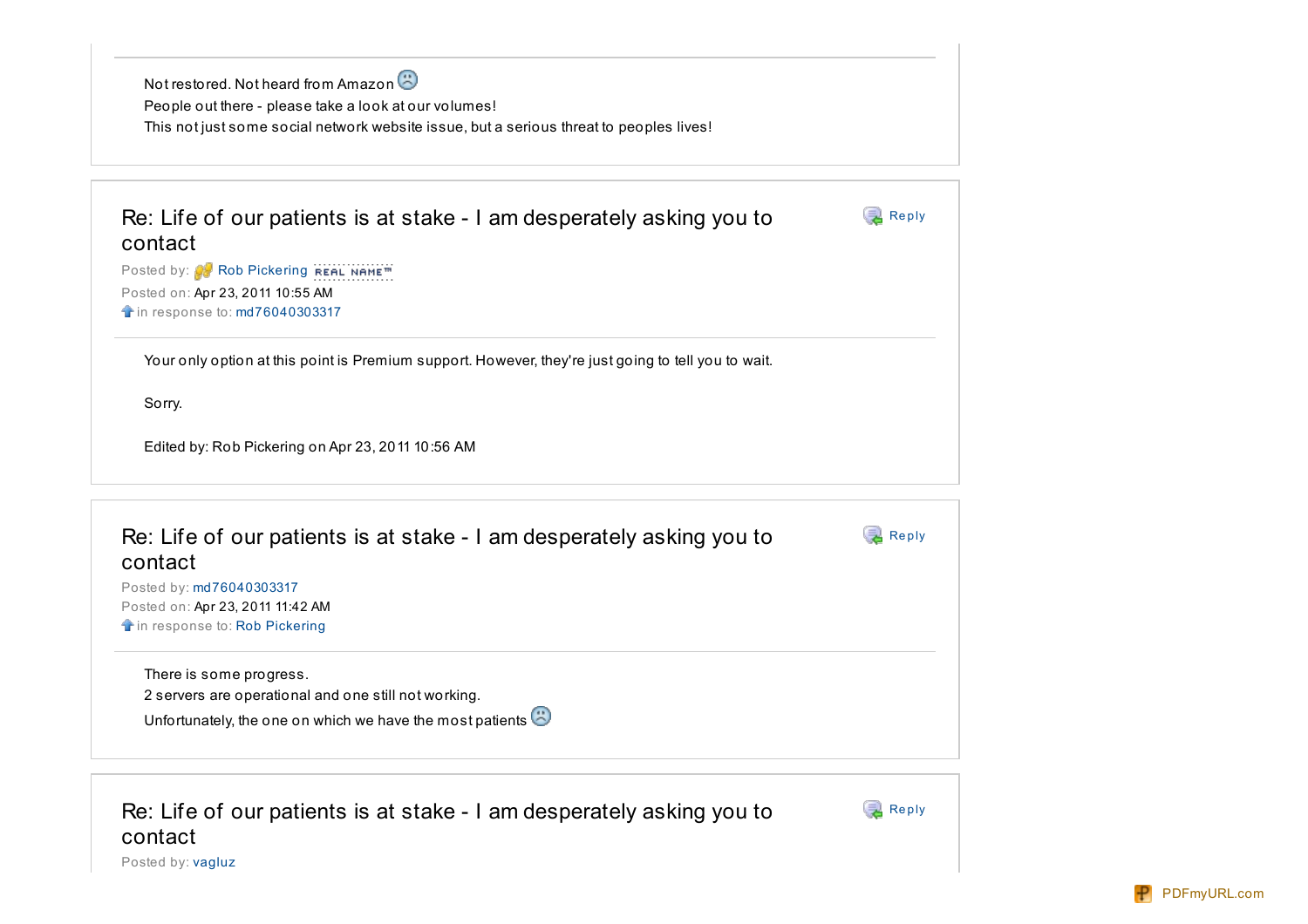Aren't you braking some compliance laws by not having a highly-available environment?

| Re: Life of our patients is at stake - I am desperately asking you to<br>contact                                | <b>Reply</b> |
|-----------------------------------------------------------------------------------------------------------------|--------------|
| Posted by: Marc Spitzer REAL NAME™<br>Posted on: Apr 23, 2011 1:40 PM<br><b>f</b> in response to: md76040303317 |              |

You put a life critical system on virtual hosted servers? What the hell is wrong with you?

| Re: Life of our patients is at stake - I am desperately asking you to<br>contact                                                                                                                                                                                                                                                                                  | <b>Reply</b> |
|-------------------------------------------------------------------------------------------------------------------------------------------------------------------------------------------------------------------------------------------------------------------------------------------------------------------------------------------------------------------|--------------|
| Posted by: MARCOS E. SANTOS<br>Posted on: Apr 23, 2011 2:06 PM<br><b>f</b> in response to: md76040303317                                                                                                                                                                                                                                                          |              |
| Not sure whether you're plain incompetent or irresponsible. Anyway, you should be ashamed and prepare yourself<br>with lots of money to pay for the lawyers.<br>Would it be so difficult to have a contingency plan? another provider? or even another availability zone? Are you so<br>fsklong dumb as to think that nothing could ever happen to a data center? |              |
| Edited by: MARCOS E. SANTOS on Apr 23, 2011 2:08 PM                                                                                                                                                                                                                                                                                                               |              |
|                                                                                                                                                                                                                                                                                                                                                                   |              |

Re: Life of our patients is at stake - I am desperately asking you to contact

 $\mathbb{R}$  [Re](https://forums.aws.amazon.com/post!reply.jspa?messageID=241317)ply

Posted by: [md76040303317](https://forums.aws.amazon.com/profile.jspa?userID=169894) Posted on: Apr 23, 2011 2:08 PM **in response to: [Marc](https://forums.aws.amazon.com/message.jspa?messageID=241415#241415) Spitzer**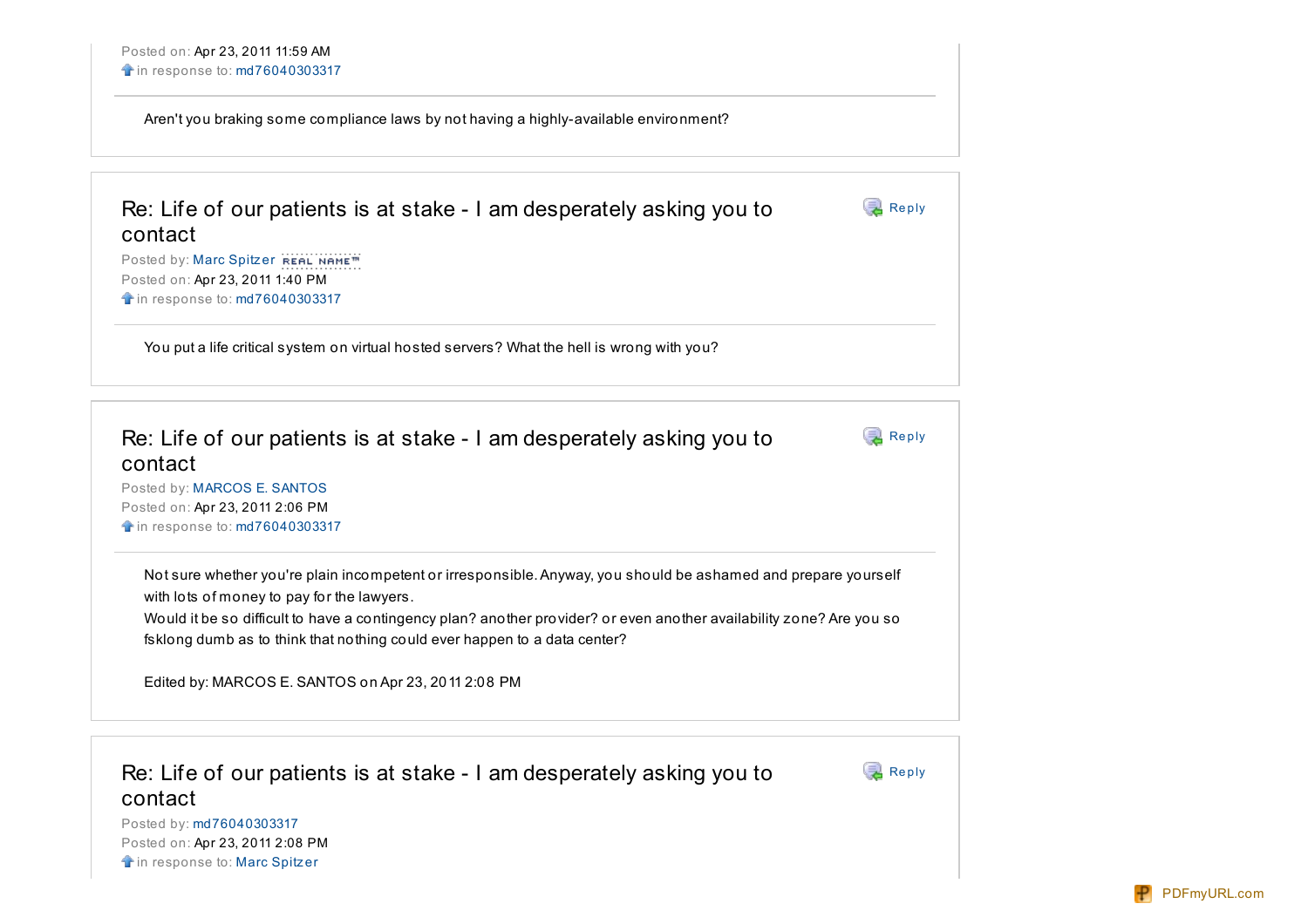This is a home based system, not an intra hospital system. So the promised 99.95% uptime is fine. But this situation showed that the promised 99.95% = fiction...

BTW.All three servers are working - hopefuly the situation will remain stable.

Re: Life of our patients is at stake - I am desperately asking you to contact

Posted by: amaz [onfannomore](https://forums.aws.amazon.com/profile.jspa?userID=169362) Posted on: Apr 23, 2011 2:09 PM  $\triangle$  in response to: [MARCOS](https://forums.aws.amazon.com/message.jspa?messageID=241376#241376) E. SANTOS

While I'm not going to suggest Amazon shouldn't be ashamed of themselves.. I have to admit this is a pretty sickening tale. If I were running a system that could potentially lead to loss of human life. You'd better believe hotspare data center would be in my mind.

Re: Life of our patients is at stake - I am desperately asking you to contact

[Re](https://forums.aws.amazon.com/post!reply.jspa?messageID=241426)ply

 $\overline{\mathbb{R}}$  [Re](https://forums.aws.amazon.com/post!reply.jspa?messageID=241409)ply

Posted by: [Student](https://forums.aws.amazon.com/profile.jspa?userID=166507) Posted on: Apr 23, 2011 2:10 PM **in response to: [md76040303317](https://forums.aws.amazon.com/message.jspa?messageID=241203#241203)** 

Your CTO will be a serious liability, and your board is going to crush your C\*O staff very soon, if they're awake. If you haven't notified doctors and patients already, your liabilities just got worse.

If you can't roll over your IP routing, then you should not be in business. This should be going to a different server and duplicated by your own policies to ensure compliance with **ALL** regulatory requirements. You're failing and you probably don't even know how bad your company is failing.

If I were you, I'd beg John Halamka to guide you out of this mess.

Oh, and by the way, aren't you supposed to alert the FDA or CDC when your system fails like this?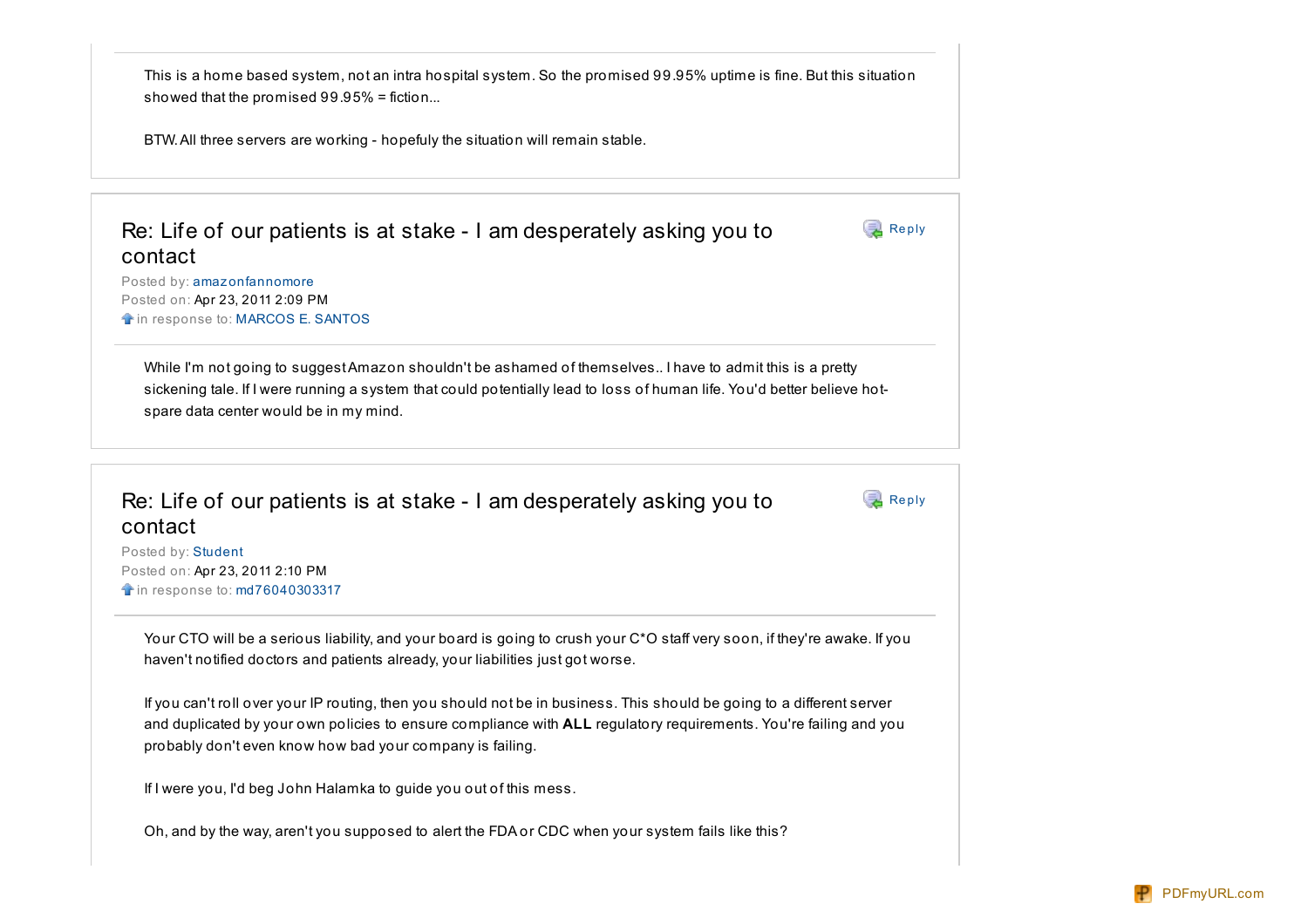## Re: Life of our patients is at stake - I am desperately asking you to contact

Posted by: S. [Whitmore](https://forums.aws.amazon.com/profile.jspa?userID=169957) REAL NAME™ Posted on: Apr 23, 2011 2:13 PM **in response to: [md76040303317](https://forums.aws.amazon.com/message.jspa?messageID=241352#241352)** 

[ec2](https://forums.aws.amazon.com/tags/ec2;jsessionid=F0937BA0F8F9AE57B6409C4C7FE065F5), [problem](https://forums.aws.amazon.com/tags/problem;jsessionid=F0937BA0F8F9AE57B6409C4C7FE065F5), [aws](https://forums.aws.amazon.com/tags/aws;jsessionid=F0937BA0F8F9AE57B6409C4C7FE065F5), planning ahead

"This not just some social network website issue, but a serious threat to peoples lives!"

Which begs the question, why did you leave yourself -- and your patients -- open to this risk in the first place? I hope for your patients' sake that you begin taking more seriously your IT planning. Since you apparently don't have a failover -- and are waiting for Amazon anyway -- you might want to think about solving the weakness you built into your own system, i.e., start working on an alternative method of getting what you need. And if you can't find a way to do that even now, I submit that you should never have launched your service at all.

Re: Life of our patients is at stake - I am desperately asking you to contact

Posted by: [MARCOS](https://forums.aws.amazon.com/profile.jspa?userID=169955) E. SANTOS Posted on: Apr 23, 2011 2:15 PM **in response to: [md76040303317](https://forums.aws.amazon.com/message.jspa?messageID=241311#241311)** 

Not even your servers are redundant? One of your servers is offline, and there's not a hot swapable replacement? for a life-critical system? Man, pray God nothing happens, because on contrary, the responsibles for this design are surely going to serve sometime on a nearby prison.

Re: Life of our patients is at stake - I am desperately asking you to contact



 $\blacksquare$  [Re](https://forums.aws.amazon.com/post!reply.jspa?messageID=241377)ply

 $\mathbb{R}$  [Re](https://forums.aws.amazon.com/post!reply.jspa?messageID=241318)ply

Posted by: [boperatorfromh](https://forums.aws.amazon.com/profile.jspa?userID=169960) Posted on: Apr 23, 2011 2:21 PM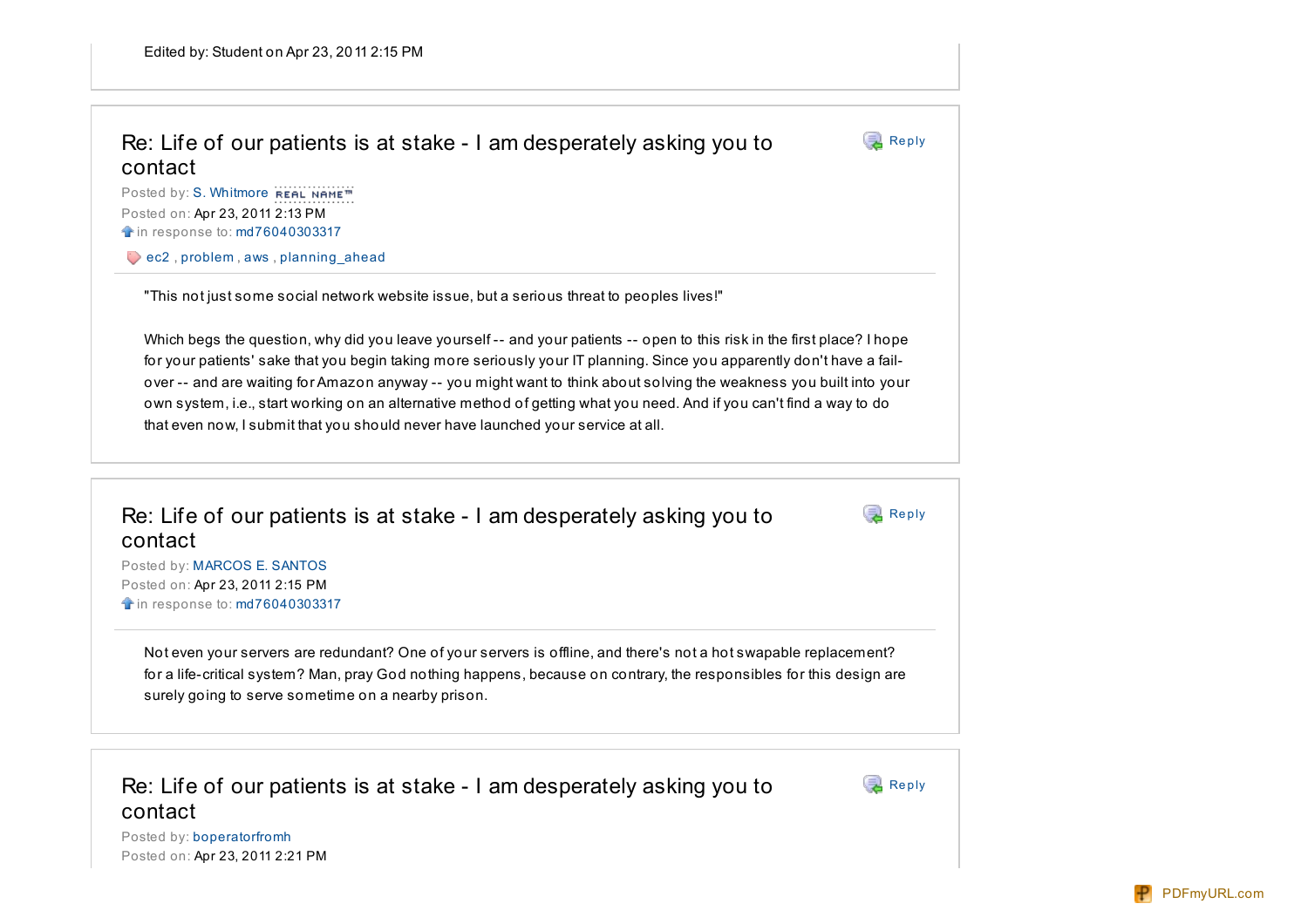If you were smart, you would have a distaster recovery plan for just this kind of thing. Judging from your lack of said preparations, you lot figured the cloud never goes down, and got greedy by not wanting to spend money on hot standby machines on a different infrastructure.

Good going. Hope none of your cardiac patients croak because you're going to get sued into next week...

| Re: Life of our patients is at stake - I am desperately asking you to<br>contact | Reply |
|----------------------------------------------------------------------------------|-------|
| Posted by: md76040303317                                                         |       |
| Posted on: Apr 23, 2011 2:24 PM                                                  |       |
| in response to: boperatorfromh                                                   |       |
| As I wrote, this is not a life saving system.                                    |       |
| Which does not mean that patient's life cannot be saved using it.                |       |
| That is all I have to say. Good luck to others.                                  |       |
|                                                                                  |       |
|                                                                                  |       |

| <b>Reply</b> |
|--------------|
|              |
|              |
|              |
|              |
|              |

Re: Life of our patients is at stake - I am desperately asking you to contact

**[Re](https://forums.aws.amazon.com/post!reply.jspa?messageID=241420)ply** 

Posted by: [Student](https://forums.aws.amazon.com/profile.jspa?userID=166507) Posted on: Apr 23, 2011 2:36 PM